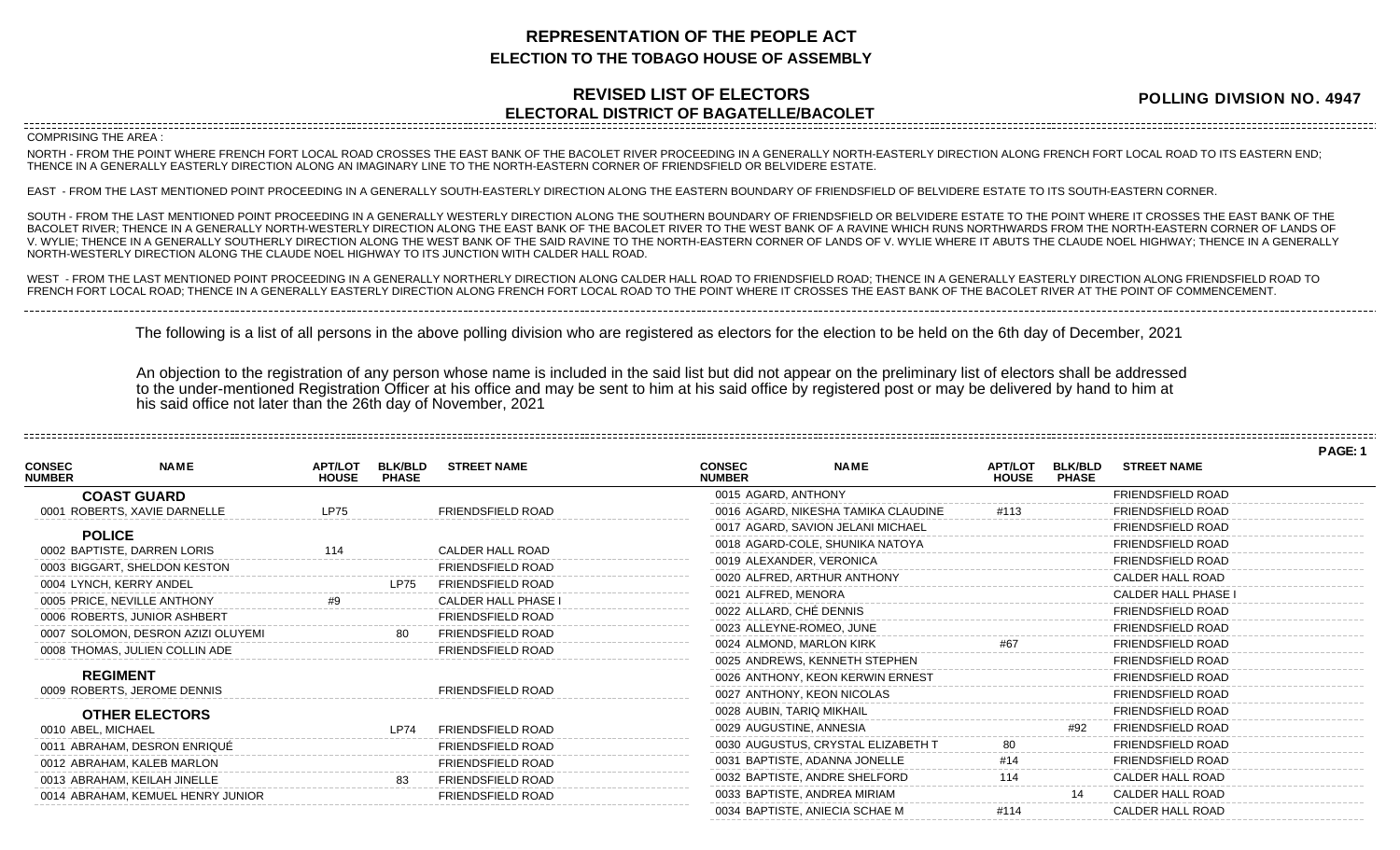| <b>CONSEC</b><br><b>NUMBER</b> | NAME                                   | APT/LOT<br><b>HOUSE</b> | <b>BLK/BLD</b><br><b>PHASE</b> | <b>STREET NAME</b>         | <b>CONSEC</b><br><b>NUMBER</b> | <b>NAME</b>                            | APT/LOT<br><b>HOUSE</b> | <b>BLK/BLD</b><br><b>PHASE</b> | <b>STREET NAME</b>         | <b>PAGE: 2</b> |
|--------------------------------|----------------------------------------|-------------------------|--------------------------------|----------------------------|--------------------------------|----------------------------------------|-------------------------|--------------------------------|----------------------------|----------------|
|                                | 0035 BAPTISTE, GARFIELD VERNON         | 114                     |                                | CALDER HALL ROAD           |                                | 0080 CAMPBELL, NICOLE CANDICE          | 105                     |                                | FRIENDSFIELD ROAD          |                |
|                                | 0036 BAPTISTE, JOANNE JACINTA          | LOT#14                  |                                | <b>FRIENDSFIELD ROAD</b>   | 0081 CAMPBELL, VICTORIA        |                                        |                         |                                | <b>CALDER HALL PHASE I</b> |                |
|                                | 0037 BAPTISTE, MAUREEN ANGELA          |                         |                                | FRIENDSFIELD ROAD          | 0082 CATO, LEASAN AMEINA       |                                        |                         |                                | <b>FRIENDSFIELD ROAD</b>   |                |
|                                | 0038 BAPTISTE, TYRELL KIEL CHRISTOPHER |                         |                                | CALDER HALL PHASE I        |                                | 0083 CATO, LESTON THEODORE             |                         |                                | <b>FRIENDSFIELD ROAD</b>   |                |
|                                | 0039 BAPTISTE-WRIGHT, ALICIA           |                         | APT#2                          | FRIENDSFIELD ROAD          |                                | 0084 CELESTINE, RAUF ABDULLAH T        |                         | 96                             | <b>FRIENDSFIELD ROAD</b>   |                |
| 0040 BARCLAY, PATSY            |                                        |                         |                                | FRIENDSFIELD ROAD          |                                | 0085 CHARLES, ANTHONY NOEL             | 71                      |                                | <b>FRIENDSFIELD ROAD</b>   |                |
|                                | 0041 BARROW, DELLE-ANN ELEANOR         |                         |                                | FRIENDSFIELD COURT         |                                | 0086 CHARLES, CURTIS BERTYL            | 15                      |                                | <b>CALDER HALL PHASE I</b> |                |
|                                | 0042 BENJAMIN, KIRSTEN ANDRE           | LP#75                   |                                | FRIENDSFIELD ROAD          |                                | 0087 CHARLES, JAMAL DANNY              |                         |                                | <b>FRIENDSFIELD ROAD</b>   |                |
|                                | 0043 BENJAMIN, RHYS KIRBY ADRIAN       |                         |                                | FRIENDSFIELD ROAD          |                                | 0088 CHARLES, OMARI ISRAEL             |                         |                                | <b>FRIENDSFIELD ROAD</b>   |                |
|                                | 0044 BENJAMIN, ROARKE SHANE ANTONIO    | LP75                    |                                | FRIENDSFIELD ROAD          |                                | 0089 CHARLES, SHE-FFRIA MONIFA MONIQUE |                         |                                | <b>FRIENDSFIELD COURT</b>  |                |
| 0045 BIKARIE, RAMNATH          |                                        |                         |                                | FRIENDSFIELD ROAD          |                                | 0090 CHEVALIER, DIONNE LOUISA KEISHA   |                         |                                | <b>FRIENDSFIELD ROAD</b>   |                |
|                                | 0046 BISSESSAR, SCILOCHINEE            |                         |                                | FRIENDSFIELD ROAD          |                                | 0091 CLARKE, BRENT JOSEPH              | 93                      |                                | <b>FRIENDSFIELD ROAD</b>   |                |
| 0047 BLACKMAN, CLOYD           |                                        |                         | LP#71                          | FRIENDSFIELD ROAD          |                                | 0092 CLARKE-BAUER, CURLEEN ALTHEA      | 93                      |                                | FRIENDSFIELD ROAD          |                |
|                                | 0048 BLACKMAN, LARRY ANTHONY           | 69                      |                                | FRIENDSFIELD ROAD          |                                | 0093 COKER, SHERIKA SAVANNAH RÉ D      | 16                      |                                | BAGATELLE EXT. NO 2        |                |
|                                | 0049 BLACKMAN, LYN ALISON              | 69                      |                                | FRIENDSFIELD ROAD          |                                | 0094 COLLETTE-BOYCE, DONNA             |                         |                                | <b>FRIENDSFIELD ROAD</b>   |                |
| 0050 BLACKMAN, UTRIS           |                                        | 69                      |                                | FRIENDSFIELD ROAD          | 0095 CORBIN, KWESI DANE C      |                                        | 12                      |                                | <b>CALDER HALL PHASE I</b> |                |
|                                | 0051 BLACKMAN-MOORE, TRUDY TRACEY      | 69                      |                                | FRIENDSFIELD ROAD          |                                | 0096 COUSINS, SANDREZ CANDIA           |                         | 103                            | FRIENDSFIELD ROAD          |                |
|                                | 0052 BLACKMAN-THOM, TRISAN THERESE     | 69                      |                                | FRIENDSFIELD ROAD          |                                | 0097 COX, SHANE HAYDON EZEKEIL         |                         |                                | FRIENDSFIELD ROAD          |                |
|                                | 0053 BOYCE, JEROME O'JAY               |                         |                                | FRIENDSFIELD ROAD          |                                | 0098 CRUICKSHANK, CARLTON              |                         | LOT 1                          | CALDER HALL PHASE I        |                |
|                                | 0054 BOYCE, SIMONE SHURLA              |                         |                                | FRIENDSFIELD ROAD          | 0099 DALRYMPLE, ABRAHAM        |                                        |                         |                                | <b>FRIENDSFIELD ROAD</b>   |                |
| 0055 BRASNELL, LYDIA           |                                        |                         |                                | <b>FRIENDSFIELD ROAD</b>   |                                | 0100 DANIEL, ALVIN NATHANIEL           | 105                     |                                | <b>FRIENDSFIELD ROAD</b>   |                |
|                                | 0056 BRASNELL-PHILLIPS, LAVERN A       |                         |                                | LOT 17 CALDER HALL PHASE I |                                | 0101 DANIEL-BALFOUR, NAKIMBA PEARL     |                         |                                | FRIENDSFIELD ROAD          |                |
|                                | 0057 BRASSEY-CHARLES, GLENCIA LENORE   | 15                      |                                | FRENCH FORT                |                                | 0102 DAVIS, DEVAUGHN PATWIN            |                         |                                | CALDER HALL ROAD           |                |
|                                | 0058 BRATHWAITE, DEXTER R              | 66                      |                                | FRIENDSFIELD ROAD          |                                | 0103 DEBIDIN, VINCENT IGNATIUS         |                         |                                | <b>FRIENDSFIELD ROAD</b>   |                |
| 0059 BRUCE, CARL               |                                        |                         |                                | <b>FRIENDSFIELD COURT</b>  |                                | 0104 DESTIN, SHENKWA DYNEWEL           |                         |                                | <b>FRIENDSFIELD COURT</b>  |                |
|                                | 0060 BRUCE, SHANDELLE DANECIA          |                         | 8                              | <b>CALDER HALL ROAD</b>    |                                | 0105 DESTIN ANDREWS, KERNEILLE SL      |                         |                                | <b>CALDER HALL PHASE I</b> |                |
|                                | 0061 BUTTS, DANA SHARCE UNETTE         |                         |                                | FRIENDSFIELD ROAD          |                                | 0106 DILLON, ANTHONY DANE              |                         |                                | <b>FRIENDSFIELD ROAD</b>   |                |
|                                | 0062 CABIE-GARCIA, DENISE CAMILLE      |                         | 85                             | <b>FRIENDSFIELD ROAD</b>   | 0107 DILLON, DION ALLOY        |                                        |                         | 75                             | FRIENDSFIELD ROAD          |                |
|                                | 0063 CADIZ, SHYNEAD RAFIYQA DARA       |                         |                                | FRIENDSFIELD ROAD          | 0108 DILLON, ORWIN KEITH       |                                        | 75                      |                                | <b>FRIENDSFIELD ROAD</b>   |                |
|                                | 0064 CADIZ, VANDER ARLETTE             |                         |                                | FRIENDSFIELD ROAD          |                                | 0109 DOVE, MICHAEL GABRIEL             |                         |                                | <b>FRIENDSFIELD ROAD</b>   |                |
|                                | 0065 CAESAR, FITZGERALD                |                         |                                | FRIENDSFIELD ROAD          | 0110 DOWLAT, SOOKEA            |                                        |                         |                                | <b>FRIENDSFIELD ROAD</b>   |                |
|                                | 0066 CALLENDER, ANDY GYL               | 91                      |                                | FRIENDSFIELD ROAD          |                                | 0111 DURITY-SANDIFORD, NATASHA H       |                         | 5                              | FRIENDSFIELD ROAD          |                |
|                                | 0067 CALLENDER, SHONDELL KYON          |                         | 91                             | <b>FRIENDSFIELD ROAD</b>   | 0112 ELDER, DENA               |                                        |                         |                                | FRIENDSFIELD ROAD          |                |
|                                | 0068 CALLENDER-NANTON, ARLENE          | 91                      |                                | FRIENDSFIELD ROAD          |                                | 0113 ELDER, SONIER MARGARETA           |                         |                                | FRIENDSFIELD ROAD          |                |
|                                | 0069 CAMPBELL, CHRISTIANA              |                         | LP#79                          | FRIENDSFIELD ROAD          |                                | 0114 FERGUSON-GEORGE, MICHELLE         | 48                      |                                | FRIENDSFIELD ROAD          |                |
|                                | 0070 CAMPBELL, DALE WENDELL            |                         |                                | FRIENDSFIELD ROAD          |                                | 0115 FLETCHER BALDEO, PEARLY LENORE    |                         |                                | <b>FRIENDSFIELD ROAD</b>   |                |
| 0071 CAMPBELL, DEXTER          |                                        |                         |                                | FRIENDSFIELD ROAD          |                                | 0116 FORBES, FELICIA VERONICA          |                         |                                | <b>FRIENDSFIELD ROAD</b>   |                |
| 0072 CAMPBELL, FRANK           |                                        |                         |                                | FRIENDSFIELD ROAD          | 0117 FRANCIS, PHELISIA         |                                        |                         |                                | <b>FRIENDSFIELD ROAD</b>   |                |
|                                | 0073 CAMPBELL, JOEL FRANKSON           | 72                      |                                | FRIENDSFIELD ROAD          | 0118 FRANK, DARRYL ELVIS       |                                        |                         |                                | <b>FRIENDSFIELD COURT</b>  |                |
|                                | 0074 CAMPBELL, JOHN MARCHEL            |                         | 72                             | FRIENDSFIELD ROAD          | 0119 FRANK, LESTER             |                                        |                         |                                | FRIENDSFIELD ROAD          |                |
|                                | 0075 CAMPBELL, JOSIAH GAMIER           | #11B                    |                                | FRIENDSFIELD ROAD          | 0120 FRANK, RHEA ROXINE        |                                        |                         |                                | FRIENDSFIELD ROAD          |                |
|                                | 0076 CAMPBELL, JULIANNE ANELLA         | 72                      |                                | FRIENDSFIELD ROAD          |                                | 0121 FRANK, SEANNE RENEARE             |                         |                                | FRIENDSFIELD ROAD          |                |
|                                | 0077 CAMPBELL, KEVONNE DEONDRE S       | #72                     |                                | FRIENDSFIELD ROAD          | 0122 FREDERICK, THOMAS         |                                        |                         |                                | FRIENDSFIELD ROAD          |                |
|                                | 0078 CAMPBELL, MARVON GABRIEL          | 72                      |                                | FRIENDSFIELD ROAD          |                                | 0123 FREDERICK-GRANNUM, CHRYSTAL E     |                         |                                | <b>FRENCH FORT</b>         |                |
|                                | 0079 CAMPBELL, MATTHEW ALEXANDER       | 72                      |                                | FRIENDSFIELD ROAD          |                                | 0124 FRITH, CLIFF AUGUSTUS             |                         |                                | FRIENDSFIELD ROAD          |                |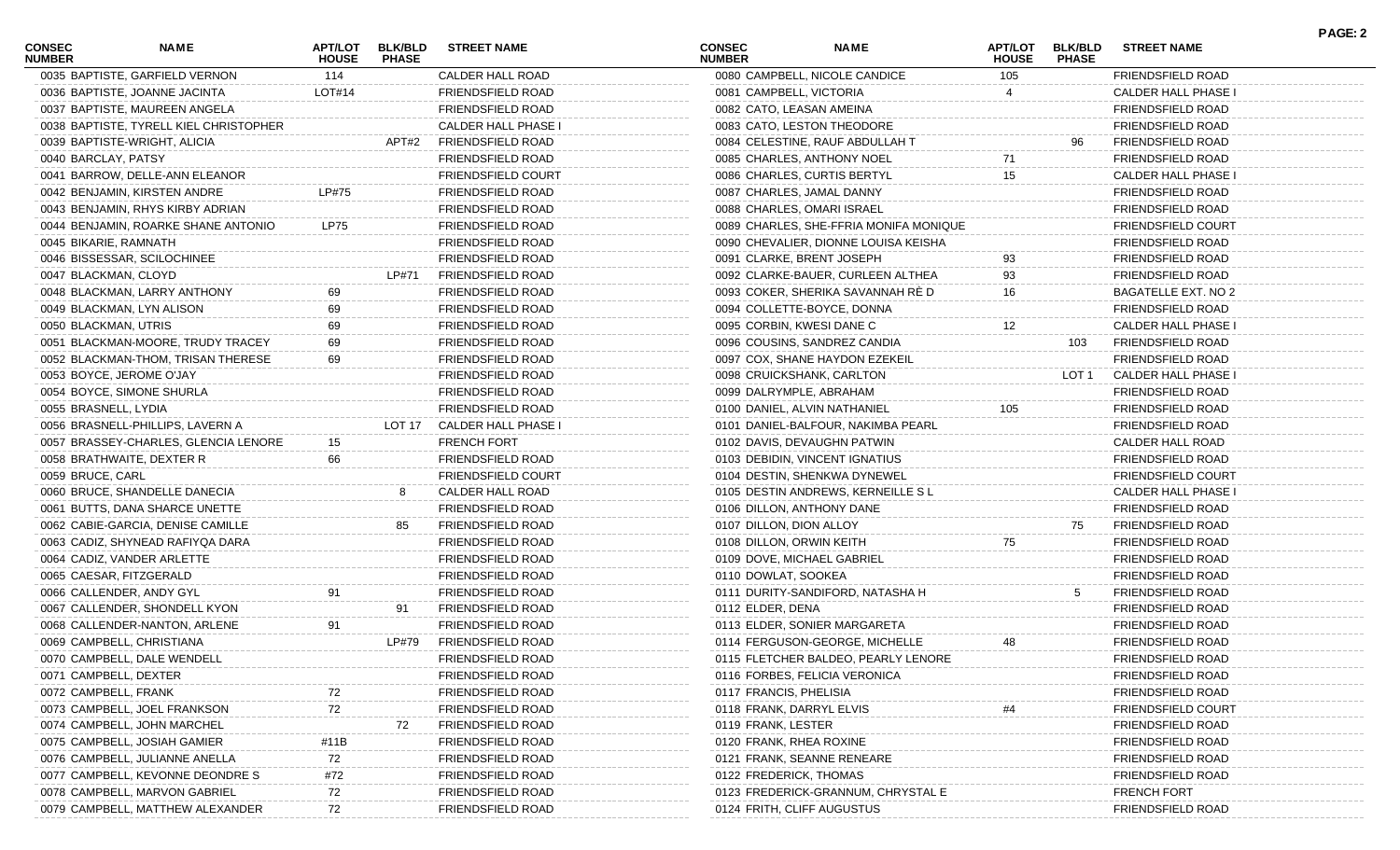| <b>CONSEC</b><br><b>NUMBER</b> | <b>NAME</b>                          | ΑΡΤ/LOT<br><b>HOUSE</b> | <b>BLK/BLD</b><br><b>PHASE</b> | <b>STREET NAME</b>       | CONSEC<br><b>NUMBER</b>   | <b>NAME</b>                         | <b>APT/LOT</b><br><b>HOUSE</b> | <b>BLK/BLD</b><br><b>PHASE</b> | <b>STREET NAME</b>        | PAGE: 3 |
|--------------------------------|--------------------------------------|-------------------------|--------------------------------|--------------------------|---------------------------|-------------------------------------|--------------------------------|--------------------------------|---------------------------|---------|
|                                | 0125 FRITH, DENSEL CLIFF             |                         |                                | FRIENDSFIELD ROAD        | 0170 HORSFORD, CURTIS     |                                     | 8                              |                                | FRIENDSFIELD ROAD         |         |
|                                | 0126 FRITH, LASHELL NIKEISHA RENEE   |                         |                                | <b>FRIENDSFIELD ROAD</b> |                           | 0171 HUGGINS, MICHEAL MOALTON M     |                                |                                | <b>FRIENDSFIELD COURT</b> |         |
|                                | 0127 FRITH, SHAUNIKA KHADIA          |                         | 84A                            | FRIENDSFIELD ROAD        |                           | 0172 JACK, ANESTA MARSHA            |                                |                                | <b>FRIENDSFIELD ROAD</b>  |         |
|                                | 0128 FRITH DASH, GIA LUAMA           |                         |                                | FRIENDSFIELD ROAD        | 0173 JACK, GLENDA         |                                     |                                |                                | FRIENDSFIELD ROAD         |         |
|                                | 0129 FRITH WINCHESTER, MISLYN MERLYN |                         | 84B                            | FRIENDSFIELD ROAD        | 0174 JACK, LISA POLLY ANN |                                     | 92                             |                                | FRIENDSFIELD ROAD         |         |
|                                | 0130 GEORGE, PORTIA AYSHA CHRISTA    |                         |                                | CALDER HALL PHASE III    | 0175 JACK, LISTER KELVIN  |                                     |                                |                                | <b>FRIENDSFIELD ROAD</b>  |         |
|                                | 0131 GEORGE, RONDON STEPHEN          |                         |                                | <b>FRIENDSFIELD ROAD</b> | 0176 JACK, LYSTRA         |                                     | 92                             |                                | <b>FRIENDSFIELD ROAD</b>  |         |
|                                | 0132 GEORGE, SHELDON OMARI MICHAEL   |                         | #48                            | FRIENDSFIELD ROAD        |                           | 0177 JACK, SHANESIA AMELIA          |                                |                                | FRIENDSFIELD ROAD         |         |
|                                | 0133 GEORGE, VALERIE CELIA JUDY      |                         |                                | FRIENDSFIELD ROAD        | 0178 JACK, SYLVESTER      |                                     |                                |                                | FRIENDSFIELD ROAD         |         |
|                                | 0134 GEORGE AYRES, URSULA ADESIA     | 23                      |                                | CALDER HALL PHASE I      | 0179 JACK, SYLVON         |                                     | 93                             |                                | <b>FRIENDSFIELD ROAD</b>  |         |
|                                | 0135 GEORGE-ALLEYNE, PHYLLIS         |                         |                                | FRIENDSFIELD ROAD        | 0180 JACK, VICTOR         |                                     | 92                             |                                | <b>FRIENDSFIELD ROAD</b>  |         |
|                                | 0136 GIBBS, HAMLET LINCOLN           |                         |                                | FRIENDSFIELD ROAD        |                           | 0181 JACK JOHN, LELETH ARVRIL       | 92                             |                                | FRIENDSFIELD ROAD         |         |
| 0137 GLASGOW, MERNA            |                                      | 72                      |                                | FRIENDSFIELD ROAD        | 0182 JAKEROV, NAPHTALI    |                                     |                                | LOT#6                          | FRIENDSFIELD ROAD         |         |
|                                | 0138 GODDARD, GEORGETTE HELGA        |                         |                                | CALDER HALL ROAD         |                           | 0183 JAMES, AINSLEY KENNETH S       |                                |                                | CALDER HALL ROAD          |         |
|                                | 0139 GODDARD, MICHELLE ODETTE        |                         |                                | CALDER HALL ROAD         |                           | 0184 JAMES, BRENDON LEWIS           |                                |                                | <b>FRIENDSFIELD ROAD</b>  |         |
|                                | 0140 GODDARD, NIKAULA A S            |                         |                                | CALDER HALL ROAD         |                           | 0185 JAMES, CELIA RAQUEL ANJAYNETTE |                                |                                | CALDER HALL ROAD          |         |
| 0141 GOMEZ, VICTOR             |                                      |                         |                                | FRIENDSFIELD ROAD        |                           | 0186 JAMES, ESTAPHAN BERTRAM JR     |                                | LP81                           | FRIENDSFIELD ROAD         |         |
|                                | 0142 GONDOLATSCH, ROXZANNA AGNES     |                         |                                | FRIENDSFIELD ROAD        | 0187 JAMES, JOHN          |                                     |                                |                                | <b>FRIENDSFIELD ROAD</b>  |         |
|                                | 0143 GONZALES, BONIFACIA PATRICIA    |                         |                                | FRIENDSFIELD ROAD        |                           | 0188 JAMES, KERRIS-ANN RACHELLE     | 97                             |                                | <b>FRIENDSFIELD ROAD</b>  |         |
|                                | 0144 GONZALES, MC LEAN               |                         |                                | FRIENDSFIELD ROAD        |                           | 0189 JAMES, MARLON SHELTON          |                                |                                | CALDER HALL ROAD          |         |
|                                | 0145 GONZALES, NEVIN CARY            |                         |                                | FRIENDSFIELD ROAD        |                           | 0190 JAMES, NOEL JEREMIAH           | 187                            |                                | FRIENDSFIELD ROAD         |         |
|                                | 0146 GONZALES, SHIRLEY AGUSTA        | 64                      |                                | FRIENDSFIELD ROAD        |                           | 0191 JAMES, STEFIE HATHOIR          |                                | 18                             | FRIENDSFIELD ROAD         |         |
| 0147 GORDON, ROBERT            |                                      |                         |                                | FRIENDSFIELD ROAD        |                           | 0192 JAMES, STEPHEN BERTRAND        |                                |                                | <b>FRIENDSFIELD ROAD</b>  |         |
|                                | 0148 GORDON-FRANK, THEODORA          |                         |                                | FRIENDSFIELD ROAD        |                           | 0193 JAMES, TAVAIR TERRENCE JASON   |                                |                                | <b>FRIENDSFIELD ROAD</b>  |         |
|                                |                                      |                         |                                | CALDER HALL PHASE I      |                           |                                     |                                |                                | <b>FRIENDSFIELD COURT</b> |         |
|                                | 0149 GRANDERSON-WHEELER, BARBARA     |                         |                                |                          |                           | 0194 JAMES-BARROW, KATHLEEN         |                                |                                |                           |         |
|                                | 0150 GRANGER-BRASNELL, CAROL ANN     |                         |                                | FRIENDSFIELD ROAD        |                           | 0195 JAMES-HORSFORD, ELIZABETH J    |                                |                                | FRIENDSFIELD ROAD         |         |
|                                | 0151 GRANT, DON RICHARD              |                         |                                | FRIENDSFIELD ROAD        |                           | 0196 JOB, QUINCY-ANN SHANTELL T     | #22                            |                                | CALDER HALL PHASE I       |         |
| 0152 GRAY, EDWIN               |                                      |                         |                                | FRIENDSFIELD ROAD        | 0197 JOHN, DERLENE NEELA  |                                     |                                |                                | CALDER HALL ROAD          |         |
| 0153 GRAY, EUON                |                                      |                         |                                | FRIENDSFIELD ROAD        | 0198 JOHN, SAFIYA         |                                     |                                |                                | <b>FRIENDSFIELD ROAD</b>  |         |
| 0154 GRAY, WILLIS              |                                      |                         |                                | FRIENDSFIELD ROAD        | 0199 JOSEPH, DERRICK      |                                     | #6                             |                                | FRIENDSFIELD ROAD         |         |
|                                | 0155 GRAY ASSANAH, CRYSTAL EDWINA    |                         |                                | FRIENDSFIELD ROAD        |                           | 0200 JOSEPH, MARIA MICHELLE         |                                |                                | FRIENDSFIELD ROAD         |         |
|                                | 0156 GRAY- WILLIAMS, IONA WILLIS     |                         |                                | <b>FRIENDSFIELD ROAD</b> | 0201 JOSEPH, MERLIN       |                                     |                                |                                | CALDER HALL ROAD          |         |
|                                | 0157 GUERRA, ANDELL HUBERT           |                         | 114                            | CALDER HALL ROAD         |                           | 0202 JULIEN-CRUICKSHANK, MARIA      |                                |                                | CALDER HALL PHASE I       |         |
|                                | 0158 HACKETT, DONOVAN C              |                         |                                | CALDER HALL ROAD         | 0203 KAWAL, ABIGAIL       |                                     |                                |                                | FRIENDSFIELD ROAD         |         |
| 0159 HACKETT, EDGAR            |                                      |                         |                                | CALDER HALL ROAD         |                           | 0204 KENT, DWAYNE DARREL            | 84A                            |                                | FRIENDSFIELD ROAD         |         |
|                                | 0160 HACKETTE, SUSAN ROSITA          | 101                     |                                | FRIENDSFIELD ROAD        |                           | 0205 KERR, CLAUDETTE SARAH          | 107                            |                                | <b>FRIENDSFIELD ROAD</b>  |         |
|                                | 0161 HARPER, ELISHA DANIEL PAUL      |                         |                                | <b>FRENCH FORT</b>       |                           | 0206 KERR, JERMEICA KYEISHA P       |                                |                                | <b>FRIENDSFIELD ROAD</b>  |         |
|                                | 0162 HAYNES, TAUREAN KASHIF JOEL     | 52                      |                                | FRIENDSFIELD ROAD        | 0207 KERR, KENRICK        |                                     |                                |                                | <b>FRIENDSFIELD ROAD</b>  |         |
|                                | 0163 HECTOR-ORR, KAMALA              |                         |                                | FRIENDSFIELD ROAD        | 0208 KERR, ZYPHIA ERICA   |                                     |                                |                                | <b>FRIENDSFIELD ROAD</b>  |         |
|                                | 0164 HENRY, DONNA CHERYL-ANN         |                         |                                | FRIENDSFIELD ROAD        | 0209 KNAGGS, JACK         |                                     |                                |                                | FRIENDSFIELD ROAD         |         |
|                                | 0165 HENRY-ROSS, RUTH TORRESA        |                         |                                | FRIENDSFIELD ROAD        |                           | 0210 LAWRENCE, ANSON SINCLAIR       |                                |                                | CALDER HALL ROAD          |         |
| 0166 HERBERT, ERROL            |                                      |                         |                                | FRIENDSFIELD ROAD        |                           | 0211 LAWRENCE, DELVERN ARNAUD       |                                |                                | <b>FRIENDSFIELD COURT</b> |         |
|                                | 0167 HERNANDEZ, KAREN MARIA          |                         |                                | CALDER HALL ROAD         |                           | 0212 LONDON, SHANEKA NATHIFA        |                                | #52                            | FRIENDSFIELD ROAD         |         |
| 0168 HOLDER, LUTHER            |                                      |                         |                                | FRIENDSFIELD ROAD        |                           | 0213 LOUIS GIBBS, SEINCA SHERMA     |                                |                                | CALDER HALL PHASE I       |         |
|                                | 0169 HOMER-SERGEANT, DESRIE NATACHA  |                         |                                | FRIENDSFIELD ROAD        |                           | 0214 LUCAS, FITZROY HAYDON          | <b>LP80</b>                    |                                | FRIENDSFIELD ROAD         |         |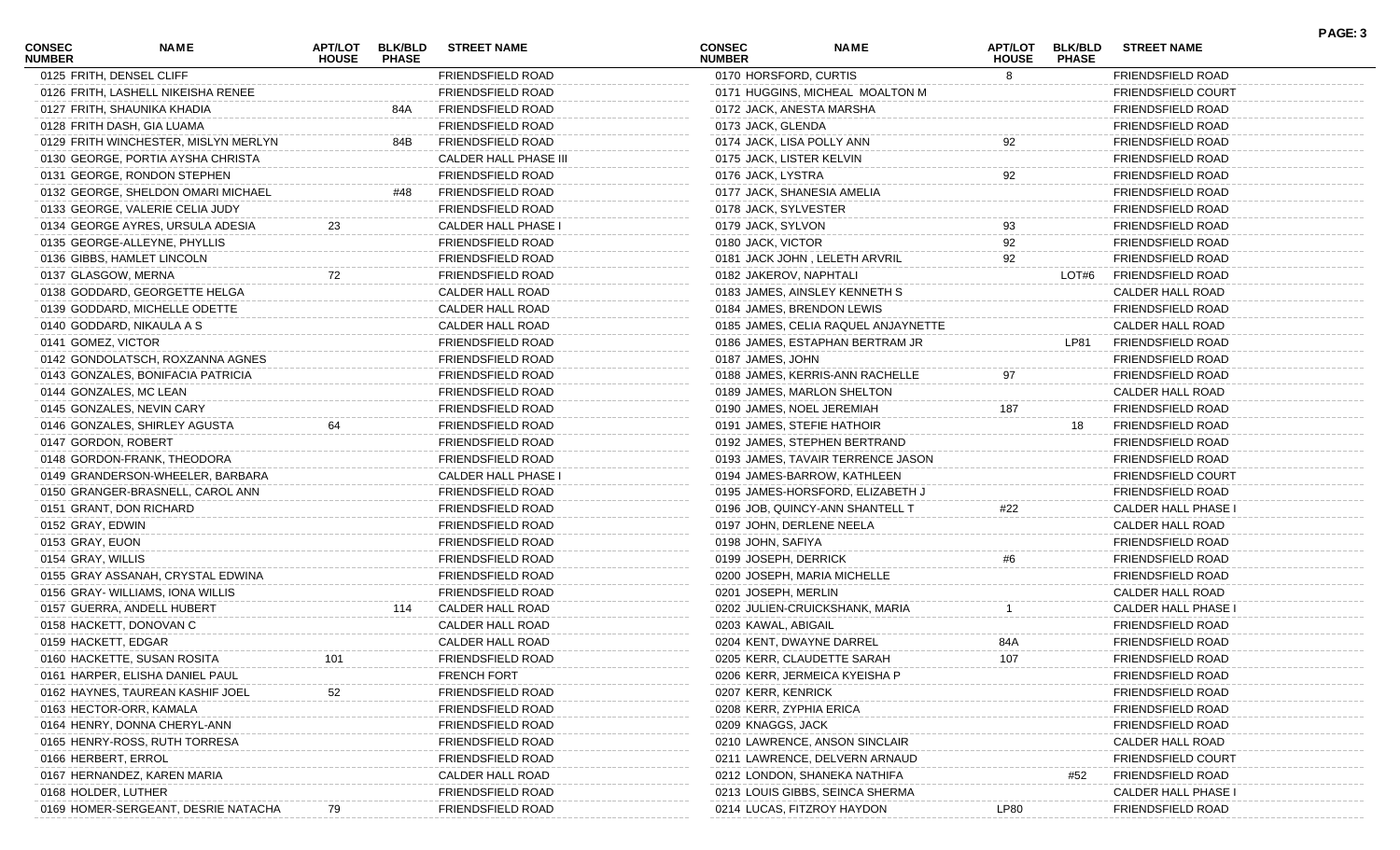| <b>CONSEC</b><br><b>NUMBER</b> | NAME                                  | <b>APT/LOT</b><br><b>HOUSE</b> | <b>BLK/BLD</b><br><b>PHASE</b> | <b>STREET NAME</b>       | <b>CONSEC</b><br><b>NUMBER</b> | <b>NAME</b>                         | APT/LOT<br><b>HOUSE</b> | <b>BLK/BLD</b><br><b>PHASE</b> | <b>STREET NAME</b>       | PAGE: 4 |
|--------------------------------|---------------------------------------|--------------------------------|--------------------------------|--------------------------|--------------------------------|-------------------------------------|-------------------------|--------------------------------|--------------------------|---------|
| 0215 LYNCH-BENJAMIN, JOCELYN   |                                       |                                |                                | FRIENDSFIELD ROAD        | 0260 PRINCE, MAISIE            |                                     | 97                      |                                | FRIENDSFIELD ROAD        |         |
|                                | 0216 MANSWELL, KATEISHA SHANELLE      |                                |                                | <b>FRIENDSFIELD ROAD</b> |                                | 0261 PRINCE, VERONICA ANGELA        | 95                      |                                | <b>FRIENDSFIELD ROAD</b> |         |
|                                | 0217 MANSWELL, KELSON DARRELL         |                                |                                | FRIENDSFIELD ROAD        |                                | 0262 PRINCE, WENDELL WAYNE          |                         |                                | FRIENDSFIELD ROAD        |         |
|                                | 0218 MANSWELL, KEMMOY NEEKEISHA       |                                |                                | FRIENDSFIELD ROAD        | 0263 PUNCH, CRYSTAL S V A      |                                     | 115                     |                                | FRIENDSFIELD ROAD        |         |
|                                | 0219 MANSWELL, KENYON KEVERN          |                                |                                | FRIENDSFIELD ROAD        |                                | 0264 RAMSOOK, CAMILLE SHAMENE       |                         |                                | <b>FRIENDSFIELD ROAD</b> |         |
|                                | 0220 MANSWELL, KWAIN HUMPHREY         |                                |                                | FRIENDSFIELD ROAD        |                                | 0265 RICHARDSON, CARRYL R           | LOT <sub>14</sub>       |                                | CALDER HALL PHASE I      |         |
|                                | 0221 MAPP, KENNICE JHOIANDA LOVEST    |                                |                                | FRIENDSFIELD ROAD        |                                | 0266 ROACH-SERGEANT, GISELLE LADONA |                         |                                | <b>FRIENDSFIELD ROAD</b> |         |
|                                | 0222 MARCELLE, SELVAUGHN              |                                |                                | CALDER HALL ROAD         |                                | 0267 ROBERTS, DENESHA ANNISA        |                         |                                | <b>FRIENDSFIELD ROAD</b> |         |
|                                | 0223 MARCHAN, BARTHOLOMEW             |                                | LOT 3                          | CALDER HALL PHASE III    |                                | 0268 ROBERTS, OMARI JOEVENT RUPERT  | LP 79                   |                                | <b>FRIENDSFIELD ROAD</b> |         |
| 0224 MAYNARD, SALLY ANN        |                                       | 97                             |                                | <b>FRIENDSFIELD ROAD</b> |                                | 0269 ROBERTS, ZSIEK RUDOLPH         |                         |                                | <b>FRIENDSFIELD ROAD</b> |         |
|                                | 0225 MC NICOL, FRANKEY WILLKEY        | 83                             |                                | FRIENDSFIELD ROAD        |                                | 0270 ROBERTS REYNOLDS, LOIS GLENDA  | 103                     |                                | <b>FRIENDSFIELD ROAD</b> |         |
|                                | 0226 MELVILLE-JACK, MARSLYN ERICA     | 12                             |                                | CALDER HALL PHASE I      |                                | 0271 ROBERTS-ALFRED, EULILY         |                         |                                | CALDER HALL ROAD         |         |
|                                | 0227 MONDAIZIE, DEREK LENNOX          | 115                            |                                | FRIENDSFIELD ROAD        |                                | 0272 ROCHFORD, ELIZABETH SHARON     |                         |                                | <b>FRIENDSFIELD ROAD</b> |         |
|                                | 0228 MOORE-BRUCE, EDRET               |                                | 8                              | <b>CALDER HALL ROAD</b>  | 0273 ROCHFORD, GERVIS          |                                     |                         |                                | <b>FRIENDSFIELD ROAD</b> |         |
|                                | 0229 MOSES, JABARI PRESTON            |                                |                                | FRIENDSFIELD ROAD        |                                | 0274 ROCHFORD, MORRIS RICHARD       |                         |                                | <b>FRIENDSFIELD ROAD</b> |         |
|                                | 0230 MOSES, PRESTON OMATA             |                                |                                | FRIENDSFIELD ROAD        |                                | 0275 ROCHFORD, NICHOLAS AKINO ALEX  |                         | 99                             | <b>FRIENDSFIELD ROAD</b> |         |
|                                | 0231 NANCIS PRICE, SHARON             | 9                              |                                | CALDER HALL PHASE I      |                                | 0276 ROCHFORD-JACOB, SANDRADEE      | 99                      |                                | <b>FRIENDSFIELD ROAD</b> |         |
|                                | 0232 NARINESINGH, CURDAFFIE IT        | #93                            |                                | FRIENDSFIELD ROAD        |                                | 0277 ROGERS, AKEL MACHIAH           |                         |                                | <b>FRIENDSFIELD ROAD</b> |         |
|                                | 0233 NARINESINGH, CURDEAN SHANTELLE G | #93                            |                                | FRIENDSFIELD ROAD        | 0278 ROGERS, BRIAN ACERY       |                                     |                         |                                | <b>FRIENDSFIELD ROAD</b> |         |
|                                | 0234 NEDD, HYACINTH GLENDA            | 84                             |                                | FRIENDSFIELD ROAD        | 0279 ROMEO, ADANA DANIKA       |                                     | LP 67                   |                                | <b>FRIENDSFIELD ROAD</b> |         |
|                                | 0235 NICHOLS, GEORGIA JOANN           |                                |                                | FRIENDSFIELD ROAD        | 0280 ROMEO, AMOI DAYNIEL       |                                     |                         |                                | <b>FRIENDSFIELD ROAD</b> |         |
|                                | 0236 NORAY, ANASTACIA VANESSA         |                                |                                | FRIENDSFIELD ROAD        |                                | 0281 ROMEO, KADISHA AYANNA KIZZY    |                         |                                | <b>FRIENDSFIELD ROAD</b> |         |
|                                | 0237 NORAY, SKYLA AKEISHA             | #107                           |                                | FRIENDSFIELD ROAD        |                                | 0282 ROMEO, LATISHA RO-ANNE         |                         |                                | <b>FRIENDSFIELD ROAD</b> |         |
| 0238 ORR, CLINTON ALFRED       |                                       |                                |                                | FRIENDSFIELD ROAD        | 0283 ROMEO, LORA RHONDA        |                                     |                         |                                | <b>FRIENDSFIELD ROAD</b> |         |
|                                | 0239 ORR, JOSEPH BARTHOLOMEW          |                                |                                | FRIENDSFIELD ROAD        |                                | 0284 ROMEO, SHIRLEY MARCIA          |                         |                                | <b>FRIENDSFIELD ROAD</b> |         |
|                                | 0240 ORR, THYEON ZION JONATHAN        |                                |                                | FRIENDSFIELD ROAD        |                                | 0285 ROOPCHAN, BRENDA LEE GALE      |                         |                                | <b>FRIENDSFIELD ROAD</b> |         |
| 0241 ORR-WILLIAMS, ITHA        |                                       |                                |                                | FRIENDSFIELD ROAD        |                                | 0286 ROOPCHAN, MICHAEL SEUNARINE    | 96                      |                                | <b>FRIENDSFIELD ROAD</b> |         |
|                                | 0242 OTTLEY, DARION DJION             |                                |                                | FRIENDSFIELD ROAD        |                                | 0287 ROOPCHAN, SEUNARINE            |                         |                                | <b>FRIENDSFIELD ROAD</b> |         |
| 0243 OUTRAM, LYNDEL            |                                       |                                |                                | <b>FRIENDSFIELD ROAD</b> |                                | 0288 ROSS, ASHFORD ROMILLY LONSDALE |                         |                                | <b>FRIENDSFIELD ROAD</b> |         |
|                                | 0244 PARKS, RAYSHAWN NIMROD R         |                                | #92                            | <b>FRIENDSFIELD ROAD</b> | 0289 ROSS, LECIA               |                                     |                         |                                | <b>FRIENDSFIELD ROAD</b> |         |
|                                | 0245 PATRICK-YEARWOOD, MERICA         |                                |                                | FRIENDSFIELD ROAD        |                                | 0290 ROSS-LONDON, HEATHER           |                         |                                | <b>FRIENDSFIELD ROAD</b> |         |
|                                | 0246 PAWAN, NIGEL RICARDO STEPHEN     |                                |                                | FRIENDSFIELD ROAD        | 0291 SAMUEL, DEXTER            |                                     |                         | 30                             | FRIENDSFIELD ROAD        |         |
|                                | 0247 PHILLIPS, AMIA LOIS CURLIS       |                                |                                | CALDER HALL PHASE I      | 0292 SANDY, AMENA              |                                     | 11                      |                                | CALDER HALL PHASE I      |         |
|                                | 0248 PIERRE, MICHAEL HORACE           |                                |                                | FRIENDSFIELD ROAD        |                                | 0293 SANDY, AVIANNE DIONNE          |                         |                                | CALDER HALL PHASE I      |         |
| 0249 POLSON, JEFFERSON         |                                       |                                | LP83                           | FRIENDSFIELD ROAD        |                                | 0294 SANDY, LAWRENCE MICHAEL N      | 11                      |                                | CALDER HALL PHASE I      |         |
|                                | 0250 POLSON, KEISHON DEON             | 94                             |                                | <b>FRIENDSFIELD ROAD</b> | 0295 SANDY, LENNOX             |                                     |                         |                                | CALDER HALL PHASE I      |         |
|                                | 0251 POLSON, TABITHA MARISA           |                                |                                | FRIENDSFIELD ROAD        |                                | 0296 SANDY, NATALIE MICHELE         |                         | 11                             | CALDER HALL PHASE I      |         |
|                                | 0252 POLSON-ASEMEBO, TAMARA T         |                                |                                | FRIENDSFIELD ROAD        |                                | 0297 SANTANA, LORENZO FRANCISCO J   |                         |                                | <b>FRIENDSFIELD ROAD</b> |         |
|                                | 0253 POLSON-GRANT, KINDA KAYAN        | 94                             |                                | FRIENDSFIELD ROAD        |                                | 0298 SANTANA, RICARDO DAVID         |                         |                                | <b>FRIENDSFIELD ROAD</b> |         |
| 0254 POPE, VERNON              |                                       |                                |                                | FRIENDSFIELD ROAD        |                                | 0299 SEALEY-THOMAS, HEATHER JOYCE   |                         |                                | FRIENDSFIELD ROAD        |         |
|                                | 0255 POWDER-NURSE, ANGELIQUE D        |                                |                                | CALDER HALL PHASE I      | 0300 SEALY, CUTHBERT           |                                     |                         |                                | <b>FRIENDSFIELD ROAD</b> |         |
|                                | 0256 PRESCOTT-WILSON, JUDY            |                                |                                | CALDER HALL PHASE I      |                                | 0301 SEBRO, CHRISTIAN XAVIER S      |                         |                                | <b>FRIENDSFIELD ROAD</b> |         |
|                                | 0257 PRINCE, BEVON MICHAEL            |                                |                                | FRIENDSFIELD ROAD        | 0302 SEEGOLAM, VIJAY           |                                     |                         |                                | CALDER HALL ROAD         |         |
| 0258 PRINCE, INGRID C          |                                       |                                |                                | FRIENDSFIELD ROAD        |                                | 0303 SERGEANT, AALIYAH TIFFANY      |                         | #79                            | FRIENDSFIELD ROAD        |         |
| 0259 PRINCE, JACOB             |                                       |                                |                                | FRIENDSFIELD ROAD        |                                | 0304 SERGEANT, ANESHA NADIA         |                         |                                | FRIENDSFIELD ROAD        |         |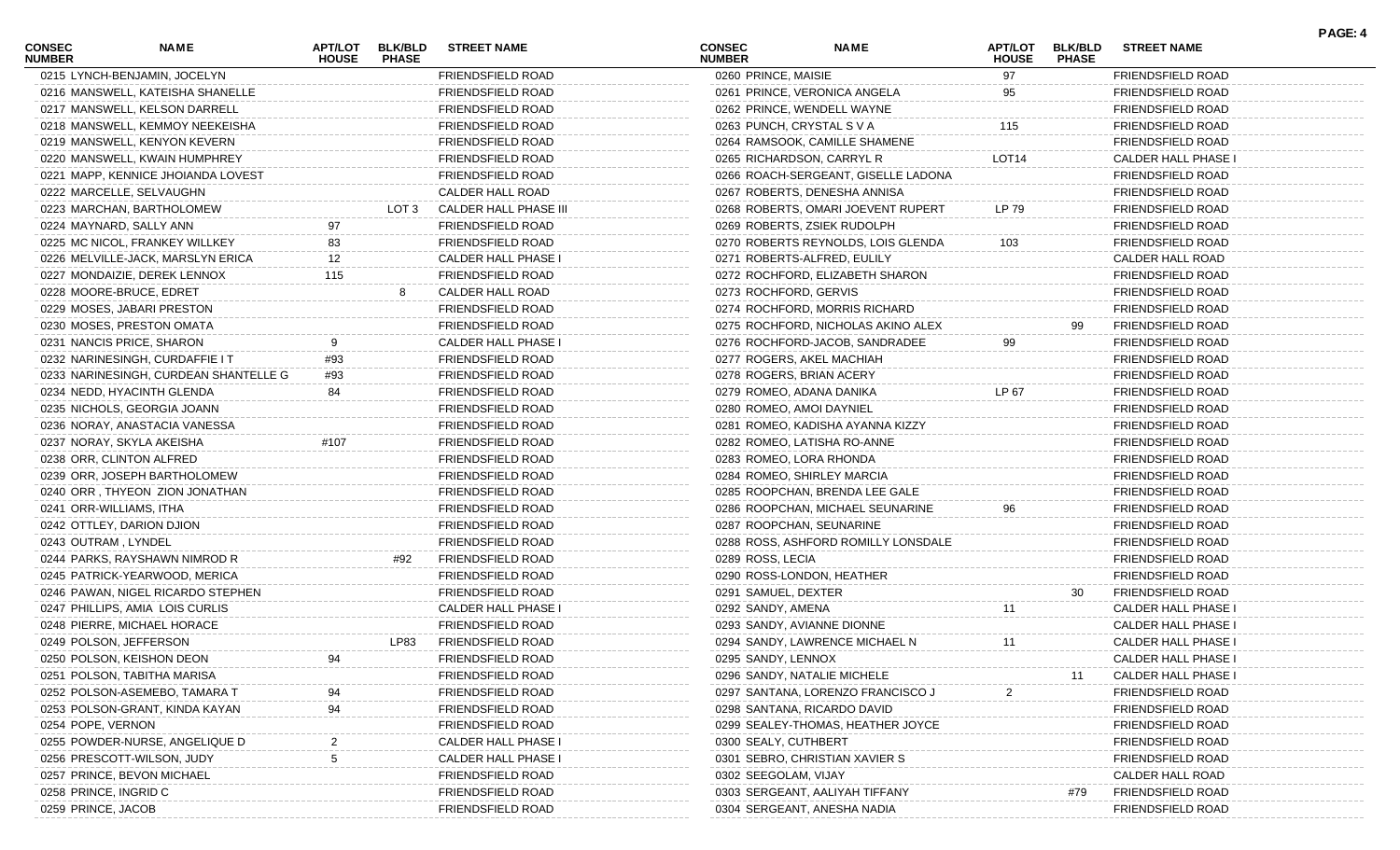| <b>CONSEC</b><br><b>NUMBER</b> | <b>NAME</b>                          | <b>HOUSE</b> | <b>APT/LOT BLK/BLD</b><br><b>PHASE</b> | <b>STREET NAME</b>        | <b>CONSEC</b><br><b>NUMBER</b> | <b>NAME</b>                          | <b>HOUSE</b> | APT/LOT BLK/BLD<br><b>PHASE</b> | <b>STREET NAME</b>         |
|--------------------------------|--------------------------------------|--------------|----------------------------------------|---------------------------|--------------------------------|--------------------------------------|--------------|---------------------------------|----------------------------|
|                                | 0305 SERGEANT, LOVENIA               |              |                                        | FRIENDSFIELD ROAD         |                                | 0350 TROTMAN, JELANI KANIKA          |              |                                 | FRIENDSFIELD ROAD          |
|                                | 0306 SERGEANT, ONEICKA               |              |                                        | <b>FRIENDSFIELD ROAD</b>  |                                | 0351 TROTMAN, KAMLYN LYSTRA          |              |                                 | <b>FRIENDSFIELD ROAD</b>   |
|                                | 0307 SERGEANT, SEAN OWEN             |              |                                        | <b>FRIENDSFIELD ROAD</b>  |                                | 0352 WALCOTT, CARLA MICHELLE         |              | 84B                             | <b>FRIENDSFIELD ROAD</b>   |
|                                | 0308 SERGEANT, SEBASTIEN DORRICK     |              |                                        | <b>FRIENDSFIELD ROAD</b>  |                                | 0353 WALCOTT, JEDIDAH MARTHA         |              |                                 | <b>FRIENDSFIELD ROAD</b>   |
|                                | 0309 SHANGHIE, CEBEANA LATOYA        |              |                                        | <b>FRIENDSFIELD ROAD</b>  |                                | 0354 WALDRON, KEISHA LASHA RONNET    | <b>LP81</b>  |                                 | <b>FRIENDSFIELD ROAD</b>   |
|                                | 0310 SHARPE, KIMBERLY PATRICE        | 82           |                                        | <b>FRIENDSFIELD ROAD</b>  | 0355 WALDRON, SHIRLEY          |                                      |              |                                 | <b>FRIENDSFIELD ROAD</b>   |
|                                | 0311 SHARPE-ISAAC, MARLENE JERMINE   | 82           |                                        | <b>FRIENDSFIELD ROAD</b>  |                                | 0356 WALKER, CATHERINE RUBY          |              |                                 | <b>FRIENDSFIELD ROAD</b>   |
|                                | 0312 SHIELDS, HAYDEN VICTOR          | 103          |                                        | <b>FRIENDSFIELD ROAD</b>  |                                | 0357 WALKER, OSHON RASHEED EDDORO    | #19          |                                 | <b>CALDER HALL PHASE I</b> |
|                                | 0313 SLATER, CAROL PATRICIA          |              |                                        | CALDER HALL ROAD          |                                | 0358 WASHINGTON, SHAUNTELLE SINEAD   |              |                                 | <b>FRIENDSFIELD ROAD</b>   |
|                                | 0314 SMART, DELANO RICKARDO          |              |                                        | <b>FRIENDSFIELD ROAD</b>  |                                | 0359 WATTS, PHYLLIS VANESSA          |              | LOT6                            | CALDER HALL PHASE I        |
| 0315 SMITH, KEVIN KEN          |                                      |              |                                        | <b>FRIENDSFIELD ROAD</b>  | 0360 WEBBE, AGNES              |                                      |              |                                 | <b>FRIENDSFIELD ROAD</b>   |
|                                | 0316 SOLOMON, D'ANDRE ABDALLA O      |              |                                        | <b>FRIENDSFIELD ROAD</b>  |                                | 0361 WEBBE, ERDLEY HOWARD            |              | 362                             | <b>FRIENDSFIELD ROAD</b>   |
|                                | 0317 SOLOMON, NATALIE ALEXANDRA      |              |                                        | <b>FRIENDSFIELD ROAD</b>  |                                | 0362 WHEELER, ALDON KENWIN           |              |                                 | <b>FRIENDSFIELD ROAD</b>   |
|                                | 0318 SPEARS, ALEAHYA DAVICIA NATALIA |              |                                        | CALDER HALL ROAD          |                                | 0363 WHEELER, ANSON BRINSLEY         |              |                                 | <b>FRIENDSFIELD ROAD</b>   |
|                                | 0319 SPEARS, DAVID LLEWELLYN         |              |                                        | CALDER HALL ROAD          |                                | 0364 WHEELER, CLINTIS IVOR           |              |                                 | <b>FRIENDSFIELD ROAD</b>   |
|                                | 0320 STERLING, ANTONIO CHRISTIAN     | 91           |                                        | <b>FRIENDSFIELD ROAD</b>  |                                | 0365 WHEELER, GISELLE NICOLETTE      |              |                                 | <b>FRIENDSFIELD ROAD</b>   |
|                                | 0321 STERLING, MARIA THERESA         |              |                                        | <b>FRIENDSFIELD ROAD</b>  |                                | 0366 WHEELER, KELSON KEVERN          | 67           |                                 | <b>FRIENDSFIELD ROAD</b>   |
|                                | 0322 STERLING POLSON, BRENDA         | 94           |                                        | <b>FRIENDSFIELD ROAD</b>  | 0367 WHEELER, KWESI KERN       |                                      | 65           |                                 | <b>FRIENDSFIELD ROAD</b>   |
|                                | 0323 STERLING-THOMAS, KATE AVA       | 91           |                                        | <b>FRIENDSFIELD ROAD</b>  |                                | 0368 WHEELER, LINDSAY FRANKLIN       |              |                                 | <b>FRIENDSFIELD ROAD</b>   |
| 0324 STEWART, ELAINE           |                                      |              |                                        | <b>FRIENDSFIELD ROAD</b>  |                                | 0369 WHEELER, MAXINE ANEKA           |              |                                 | <b>FRIENDSFIELD ROAD</b>   |
|                                | 0325 STEWART, JOSEPH ABRITO          |              |                                        | <b>FRIENDSFIELD ROAD</b>  | 0370 WHEELER, NORRIS IVA       |                                      |              | LP69                            | <b>FRIENDSFIELD ROAD</b>   |
| 0326 STEWART, KEITH            |                                      |              |                                        | CALDER HALL ROAD          | 0371 WHEELER, PATRICIA         |                                      |              |                                 | <b>FRIENDSFIELD ROAD</b>   |
| 0327 STEWART, ULA              |                                      | 67           |                                        | <b>FRIENDSFIELD ROAD</b>  |                                | 0372 WHEELER, PAULINA PATRICIA       |              |                                 | <b>FRIENDSFIELD ROAD</b>   |
|                                | 0328 TAYLOR, CARLETTE PATRICE        | 8            |                                        | <b>FRIENDSFIELD COURT</b> |                                | 0373 WHEELER, TONHYA KIFANA          | LOT#2        |                                 | <b>CALDER HALL PHASE I</b> |
|                                | 0329 THOMAS, CLAUDE PERCIVAL         |              |                                        | <b>FRIENDSFIELD ROAD</b>  |                                | 0374 WHEELER, VERNEL PATRICE         |              |                                 | <b>FRIENDSFIELD ROAD</b>   |
|                                | 0330 THOMAS, DARREN MORLAN           | 91           |                                        | <b>FRIENDSFIELD ROAD</b>  |                                | 0375 WHEELER, VERNIL MYRON           |              |                                 | <b>FRIENDSFIELD ROAD</b>   |
|                                | 0331 THOMAS, JOEL MALIK              |              |                                        | <b>FRIENDSFIELD ROAD</b>  | 0376 WILLIAMS, DALIA AISHA     |                                      |              |                                 | <b>FRIENDSFIELD ROAD</b>   |
|                                | 0332 THOMAS, KEON KIRK               |              | #105                                   | <b>FRIENDSFIELD ROAD</b>  |                                | 0377 WILLIAMS, NNEKA ADANNA          |              |                                 | <b>FRIENDSFIELD ROAD</b>   |
| 0333 THOMAS, LILLIAN           |                                      |              |                                        | <b>FRIENDSFIELD ROAD</b>  | 0378 WILLIAMS, PAUL            |                                      |              |                                 | <b>FRIENDSFIELD ROAD</b>   |
|                                | 0334 THOMAS, LINTON AULDRIC          | 91           |                                        | <b>FRIENDSFIELD ROAD</b>  |                                | 0379 WILLIAMS CAMPBELL, DEBBIE ERICA |              |                                 | <b>FRIENDSFIELD ROAD</b>   |
|                                | 0335 THOMAS, MAHALIA SHELLY- ANN     |              |                                        | <b>FRIENDSFIELD ROAD</b>  |                                | 0380 WILLIAMS-ANTHONY, BRENDA FLORA  | 79           |                                 | <b>FRIENDSFIELD ROAD</b>   |
|                                | 0336 THOMAS, MARLON ROGER            |              |                                        | <b>FRIENDSFIELD ROAD</b>  |                                | 0381 WILSON, KAHEA JULIENNE          | 5            |                                 | <b>FRIENDSFIELD ROAD</b>   |
|                                | 0337 THOMAS, MICHAEL CLYDE           |              |                                        | <b>FRIENDSFIELD ROAD</b>  |                                | 0382 WILSON, KAYOLA JÈLANNE          |              | #5                              | CALDER HALL PHASE I        |
| 0338 THOMAS, NILLON            |                                      |              |                                        | FRIENDSFIELD ROAD         |                                | 0383 WINCHESTER, ASTRID CAMILLE      | 66           |                                 | <b>FRIENDSFIELD ROAD</b>   |
|                                | 0339 THOMAS, SADÉ KEZIA              |              |                                        | <b>FRIENDSFIELD ROAD</b>  |                                | 0384 WINCHESTER-ROMEO, ELVA GLENNIS  |              |                                 | <b>FRIENDSFIELD ROAD</b>   |
|                                | 0340 THOMAS, SHAKILYA AFIESHA        | #119         |                                        | FRIENDSFIELD ROAD         | 0385 WRIGHT, ANDREA KALA       |                                      |              |                                 | FRIENDSFIELD ROAD          |
|                                | 0341 THOMAS, SHAMIKA SHAKIMA         | 91           |                                        | FRIENDSFIELD ROAD         | 0386 YEATES, RUBY ANNELLA      |                                      |              | 109                             | <b>FRIENDSFIELD ROAD</b>   |
|                                | 0342 THOMAS NURSE, ELESIA            |              |                                        | FRIENDSFIELD ROAD         | 0387 YOUNG, CLAUDE             |                                      |              |                                 | <b>FRIENDSFIELD ROAD</b>   |
|                                | 0343 THOMPSON, CLINT ILLUMINAT       |              |                                        | <b>FRIENDSFIELD ROAD</b>  | 0388 YOUNG, ERNA               |                                      |              |                                 | <b>FRIENDSFIELD ROAD</b>   |
|                                | 0344 THOMPSON, HUBERT CECIL PATRICK  |              |                                        | FRIENDSFIELD ROAD         |                                | 0389 YOUNG, JUDEEN KELSEY            |              |                                 | <b>FRIENDSFIELD ROAD</b>   |
|                                | 0345 THOMPSON, LENORE                |              |                                        | FRIENDSFIELD ROAD         |                                | 0390 YOUNG, KARRI YURI JARROL        |              |                                 | <b>FRIENDSFIELD ROAD</b>   |
| 0346 THORNE, ALAN LYLE         |                                      |              |                                        | <b>FRIENDSFIELD ROAD</b>  |                                | 0391 YOUNG, KRISTY RASHIDA           | 84A          |                                 | <b>FRIENDSFIELD ROAD</b>   |
|                                | 0347 THORNE, DARELLE ALANA           |              |                                        | FRIENDSFIELD ROAD         |                                |                                      |              |                                 |                            |
|                                | 0348 THORNE, ZYRA ANNE               |              |                                        | FRIENDSFIELD ROAD         |                                |                                      |              |                                 |                            |
|                                | 0349 TOPPIN, CURTISHA SHANICE        |              |                                        | FRIENDSFIELD ROAD         |                                |                                      |              |                                 |                            |